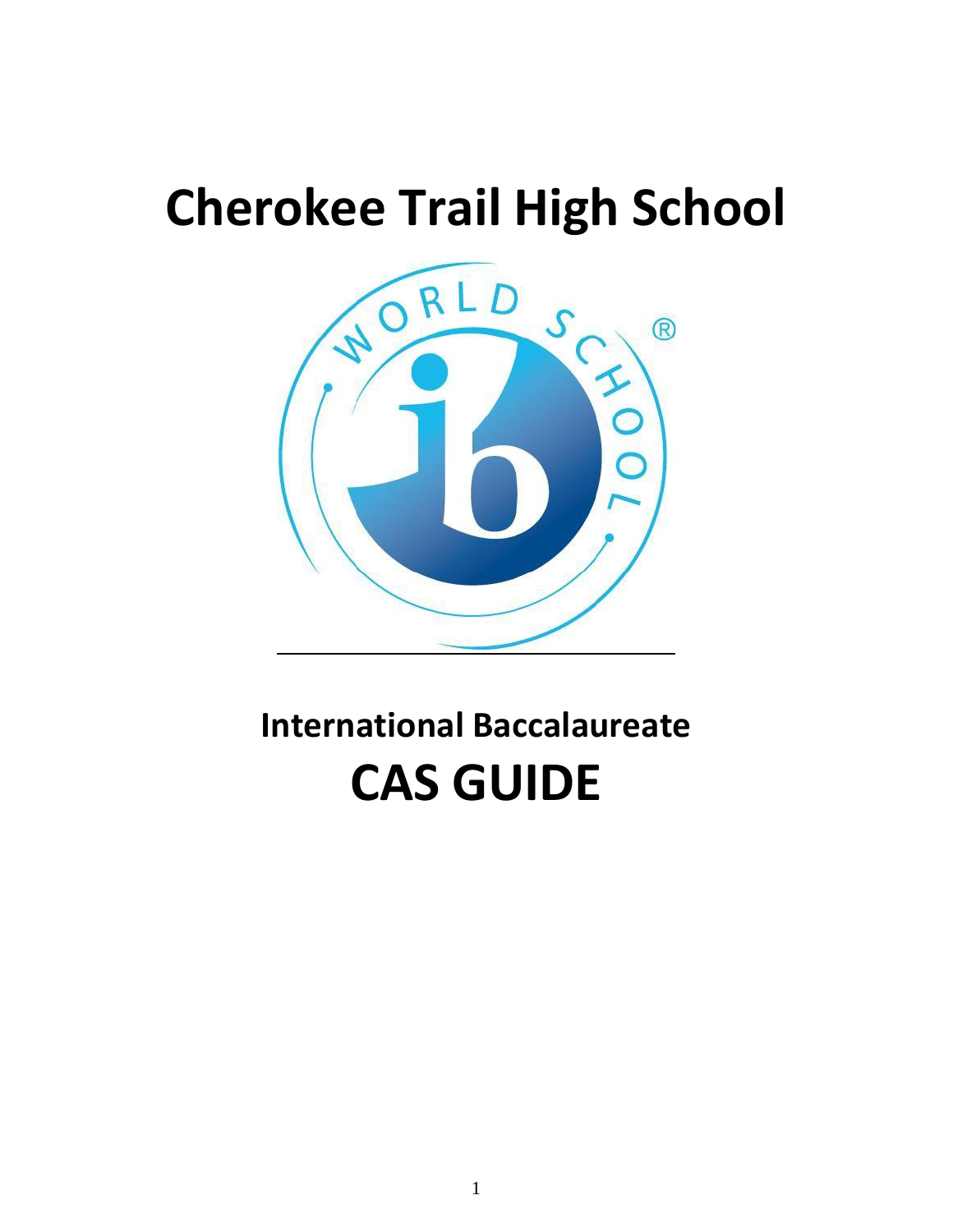# **What is CAS?**

Creativity, activity, service (CAS) is at the heart of the Diploma Program. It is one of the three essential elements in every student's Diploma Program experience. It involves students in a range of activities alongside their academic studies throughout the Diploma Program. *Successful completion of CAS is a requirement for the award of the IB diploma.*

# **The Aim of Creativity, Activity, Service (CAS)**

Because you are more than just a grade average, CAS is intended to move you out of the academic arena and help you learn through life experiences. Yes, as an IB student, we know you are involved in many interesting activities. What we are asking you to do is consider how these activities help you to become a better person. CAS is about:

- Reflective thinking you understand your own strengths and limitations, identify goals and devise strategies for personal growth
- The willingness to accept new challenges and new roles
- Gaining awareness of yourself as a member of communities with responsibilities towards each other and the environment
- Being an active participant in sustained, collaborative projects
- Balance you enjoy and find significance in a range of activities involving intellectual, physical, creative and emotional experiences

#### **What defines the three strands of CAS?**

- **Creativity:** any experiences that involve creative thinking such as planning activities, teaching, problem solving or taking a leadership role. They may also involve artist pursuits: painting, drawing, music, etc.
- **Activity:** requires physical exertion contributing to a healthy lifestyle to complement the demands of the Diploma academic work, such as sports or dance classes.
- **Service:** an unpaid and voluntary exchange that has learning benefit for the student. The rights, dignity, and autonomy of all those involved are respected. Some examples include helping with activities for the elderly, leading a music ensemble for the visually impaired, coaching a sports team for disadvantaged children, environmental restoration and protection.

In order to demonstrate these concepts, students are required to undertake a CAS project. The project challenges students to:

- show initiative
- demonstrate perseverance
- develop skills such as collaboration, problem solving and decision making.

The emphasis of CAS is on experiential learning. At the same time, it provides an important counterbalance to the academic pressures of the rest of the Diploma Program. Student's should be challenged by the CAS program, but enjoy it as well. For many students their CAS activities include experiences that are profound and life-changing.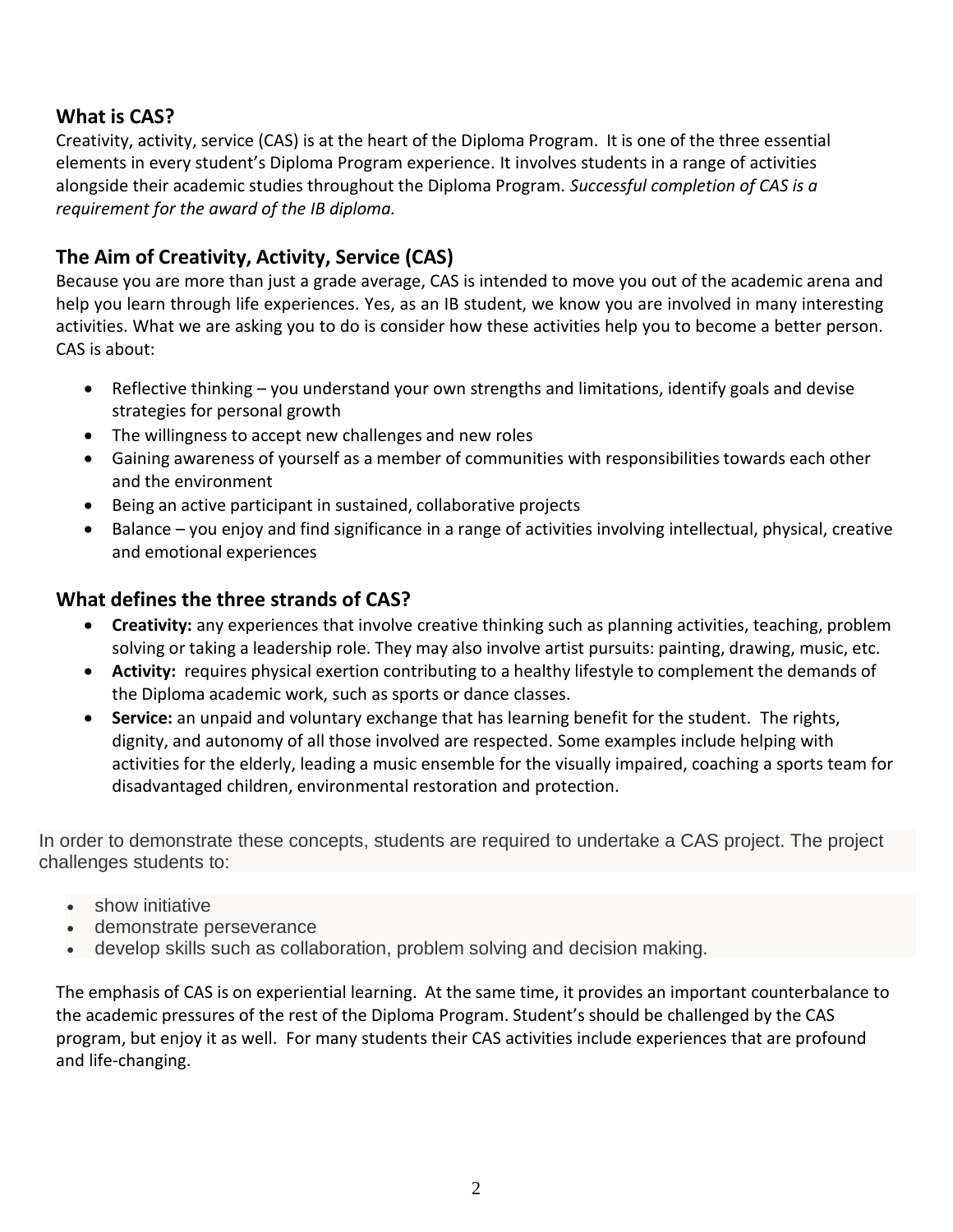#### **CAS should involve:**

- Real, purposeful activities, with significant outcomes
- Personal challenge tasks must extend the student and be achievable in scope
- Thoughtful consideration, such as planning, reviewing progress, reporting
- Reflection on outcomes and personal learning.

All CAS activities should meet these four criteria. CAS activities should continue on a regular basis for as long as possible throughout the program and certainly for at least 18 months or through the end of 3<sup>rd</sup> Quarter of your Senior year. The guideline for CAS experience is to strike a reasonable balance between creativity, activity and service. "Hour counting", however, is not encouraged; CAS is about what you learned and how you have grown through your CAS experiences.

## **WHAT IS NOT CAS**

CAS is not a points-scoring exercise. Generally, CAS is not taking place when the student is in a passive rather than an active role. There should be **interaction**. If you are passive, nothing of real value, either for you or for other people, results from what you are doing, and no real reflection is possible.

Examples of activities that would not be considered CAS are listed below:

- Any class, activity or project that is already part of the student's Diploma Program course.
- An activity for which a student is personally rewarded either financially or with some other benefit (unless this benefit is passed on in full to a worthy cause).
- A passive pursuit, such as a visit to a museum, the theatre, art exhibition, concert or sports event, unless it clearly inspires work in a related activity in which a student is engaged.
- Work experience that only benefits the student.
- All forms of duty in the family.

## **Steps for Success in CAS – Your Responsibilities**

#### **1. Self-Evaluation and Pre-planning** *(Must be done BEFORE you begin activities)*

You must self-review at the beginning of your CAS experience and set personal goals for what you hope to achieve through your CAS activities. This will involve identifying your interests, strengths, weaknesses, and resources. Time for initial reflection will be provided at the beginning of junior year; **CAS activities cannot begin before your junior year. It is important that you check with your CAS Advisor to verify that the activities will count towards CAS.**

#### **2. Reporting in Managebac**

After setting up your account, you will be able to enter your CAS project proposal, log experiences, write reflections, start creating your portfolio and more. Here is an example of how an activity flows through the Managebac system.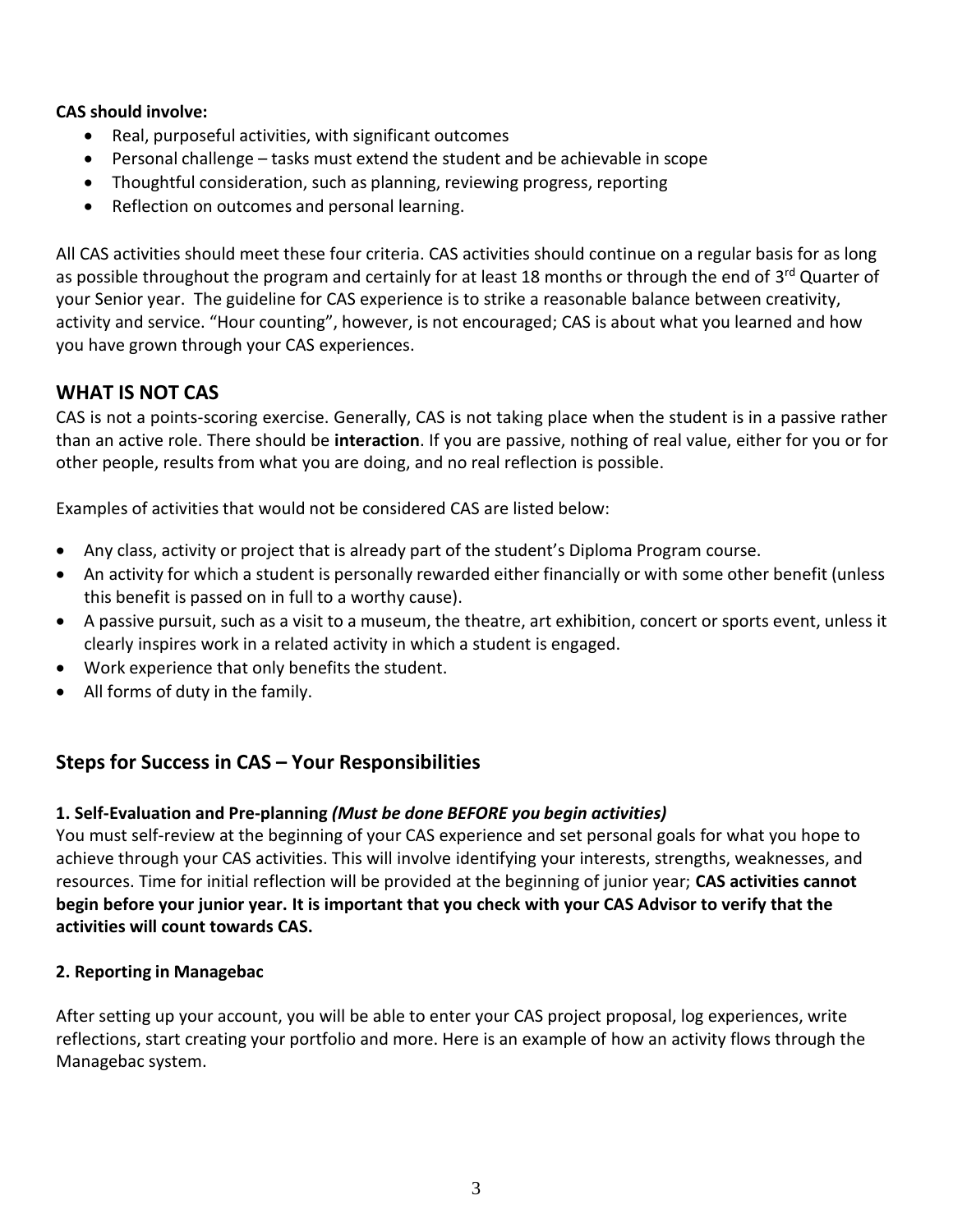

#### **3. Create a CAS Project**

You must take part in a range of activities, **including at least one significant, enduring project (The Big Project),** at least one each school year**,** or a large one that spans your junior and senior year**, some of which you initiate yourself** but, also involves teamwork and integrates two or more strands of creativity, activity and service. The project can be an activity you initiate through a school club or an activity outside of the school in which you are involved. You should plan to have a reasonable balance between creativity, activity and service. If you find that you have not engaged in activities relating to your project for longer than three to four weeks, it is time to get re-engaged.

- Submit a CAS project via Managebac for approval during the beginning of your junior year. The project should include an outline of what you plan to do, a loose timeline for completion, and the learning outcomes you think the project will address. Make sure the project meets all three requirements in the "What is CAS?" section of the handbook.
- Your project should include specific ideas as to how you will reflect on your activities—what questions will you be asking yourself, and how you will demonstrate reflection.
- Please note that your project is fluid and will change as you reflect and interact with your CAS advisor.
- Carry out your CAS project. You must plan your activities, carry them out, and reflect on what you have learned.

#### **4. Recording and Reporting – the Portfolio**

You must keep records of your activities and achievements via Managebac, including photos, audio or video recordings whenever possible, as part of your CAS portfolio. You must provide evidence of your achievement of the seven CAS learning outcomes as presented in this guide. This evidence can be in a variety of forms: scrapbooks, diaries, forum/blog entries, photo essays, videos/DVDs, poetry, originally composed song lyrics, or essays. Your portfolio will reflect the sum of your CAS experiences and must demonstrate your achievement of all seven CAS Learning Outcomes.

#### **5. Meet with your CAS advisors**

You must meet with your CAS advisors at least three times with the final meeting serving as a summative review of your portfolio. These meetings will include a review of your plan and your documentation. Your CAS advisors will also review your reflections periodically during the process via Managebac.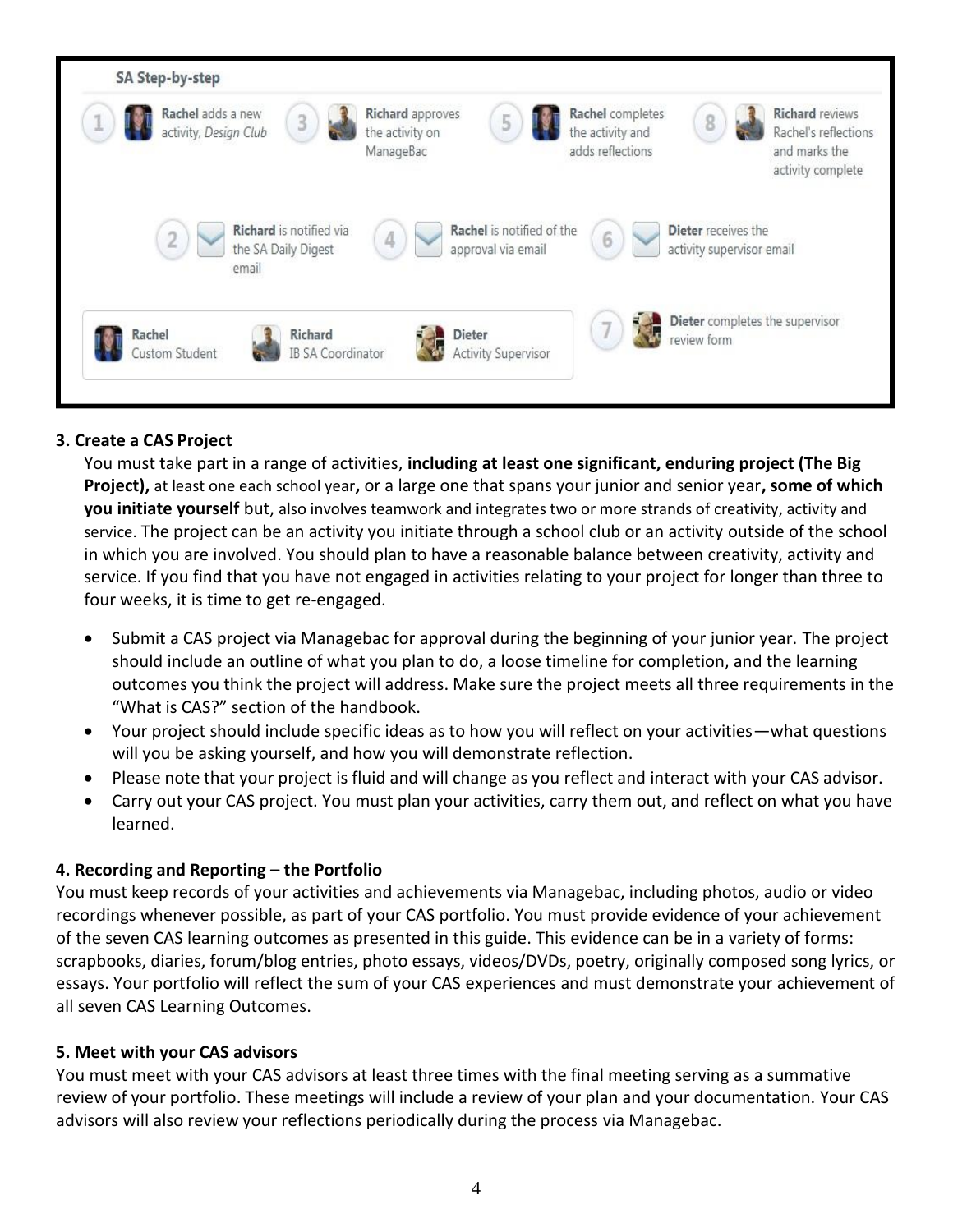#### **CAS Reflections**

Experiential learning is at the heart of CAS. Experiential learning involves much more than just planning and carrying out the activity itself. **It also involves personal observation and reflection of your feelings and interactions:** analysis of your perceptions, identifying your achievements, outstanding issues, personal strengths and challenges, evaluating your actions and thinking about your new understandings. During the project, you should note feelings, thoughts, and observations you have made, applying this learning to the next activity or situation. This is the spiral of self-evaluative feedback, change, and growth that drives experiential learning and CAS. What can you accomplish through the process of reflection?

- Taking charge: Being able to learn from experience gives us the power to influence the meaning and impact of things that we do or that happen to us.
- Increasing your problem solving ability: Being able to analyze problems, generate alternatives, and anticipate consequences are critical skills.
- Power to assess your personal impact: Ongoing reflection helps reveal and even determine what personal changes are occurring in self-image, new skills, and ideas about a career. It can give you the self-confidence to take on a bigger project or to use more of your skills.

Reflections may not come naturally to you. To help you get started you should consider the following key questions:

- What did I plan to do and why did I plan to do it?
- What did I do?
- What were the outcomes for me, for the team I was working with, and for others?

Other questions to ask would be:

- How successful was I in achieving my goals? What difficulties did I encounter, and how did I overcome them?
- What did I learn about myself and about others through this activity/project? What abilities, attitudes, and values have I developed?
- Did anyone help me to think about my learning during this activity/project? If so, who helped and how did they help?
- How did this activity/project benefit others?
- How would I summarize my effort and commitment?
- What might I do differently next time to improve?
- How can I apply what I have learned in other life situations?
- What have I learned about ethical and global issues that are evident in our local, national, and world community? How do I feel about this? What are my views on these issues? What have I done to address these issues?

#### **Reflect at the end of each activity, while the experience is fresh in your mind.**

This does not mean an essay each time; remember that reflection can take different forms and media expressions. Reflections are a huge part of CAS, and you will learn how to do it and how to improve. Reflection involves observation, asking questions, and putting facts, ideas and experiences together to come up with new meaning.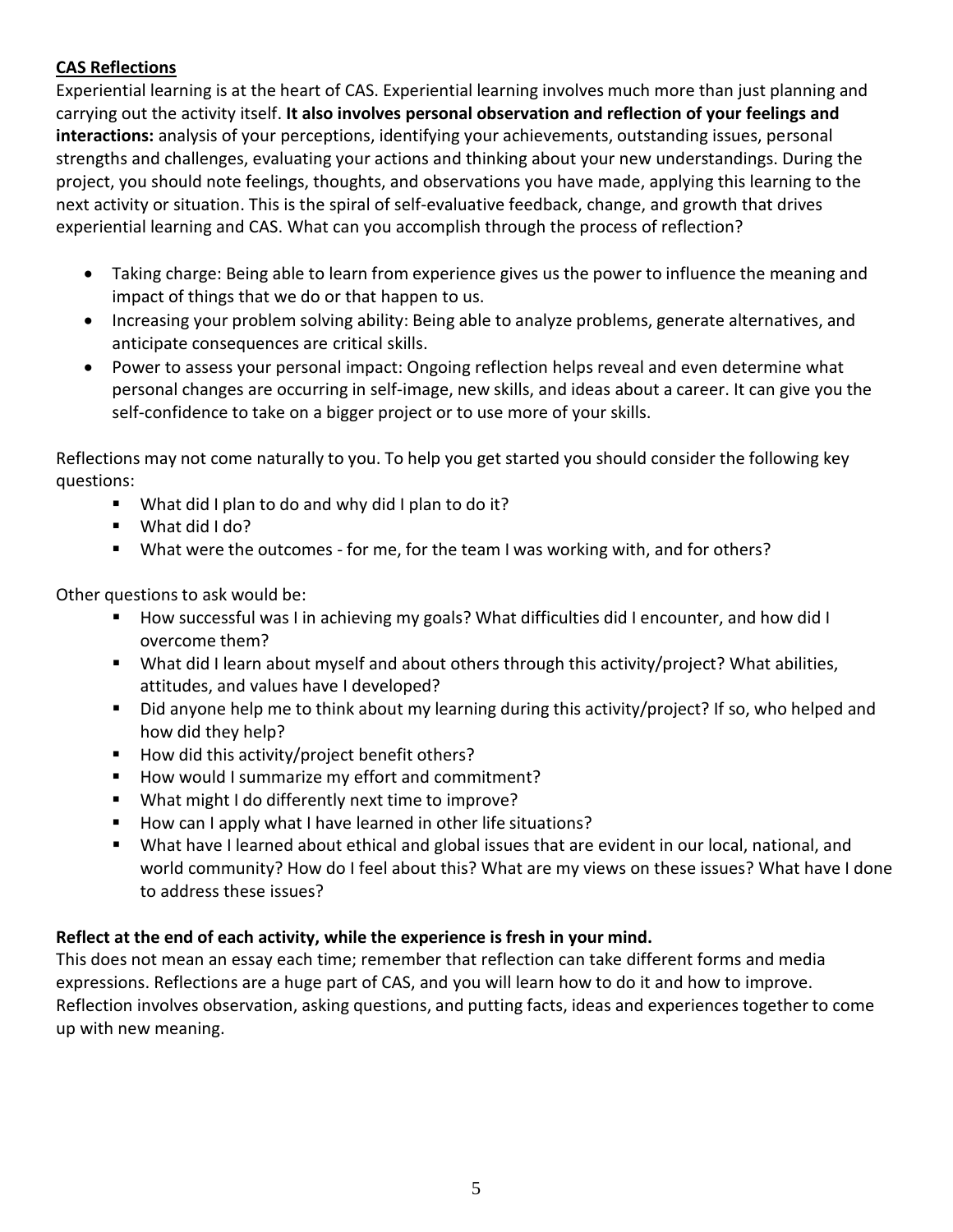#### **CAS Learning Outcomes**

To complete the CAS requirement, you must provide evidence that you have met all seven learning outcomes described below. Some may be demonstrated many times and in a variety of activities, but completion requires only that there is evidence for every outcome.

As a result of your CAS experience as a whole, including your reflections, you are able to:

#### • **Identify strengths and develop areas for growth**

You are able to see yourself as an individual with various skills and abilities, some more developed than others, and understand that you can make choices about how you wish to move forward.

- **Demonstrate that challenges have been undertaken, developing new skills in the process** A new challenge may be an unfamiliar activity or an extension to an existing one, showing continued growth.
- **Demonstrate how to plan and initiate a CAS experience**

Initiation and planning will often be in collaboration with others. It can be shown in activities that are part of larger projects, for example, ongoing school activities in the local community, as well as in small student-led activities.

#### • **Show commitment to and perseverance in CAS experiences**

At a minimum, this implies attending regularly and accepting a share of responsibility for dealing with problems that arise in the course of activities.

• **Demonstrate the skills and recognize the benefits of working collaboratively**

Collaboration can be shown in many different activities such as team sports, playing music in a band, or helping in a kindergarten. This will include taking on different roles within the group and showing respect for different points of view and ideas.

#### • **Demonstrate engagement with issues of global significance**

You may be involved in international projects or there are many global issues that can be acted upon locally or nationally (for example, environmental concerns, caring for the elderly).

• **Recognize and consider the ethics of choices and actions**

Ethical decisions arise in almost any CAS activity (for example, on the sports field, in musical composition, in relationships with others involved in service activities). Evidence of thinking about ethical issues can be shown in various ways, including journal entries and conversations with CAS advisors.

This focus on learning outcomes emphasizes that the quality of the CAS experience (its contribution to your development) is of the most importance. It is the experience and reflection upon the experience that counts; this is not merely an exercise to log hours.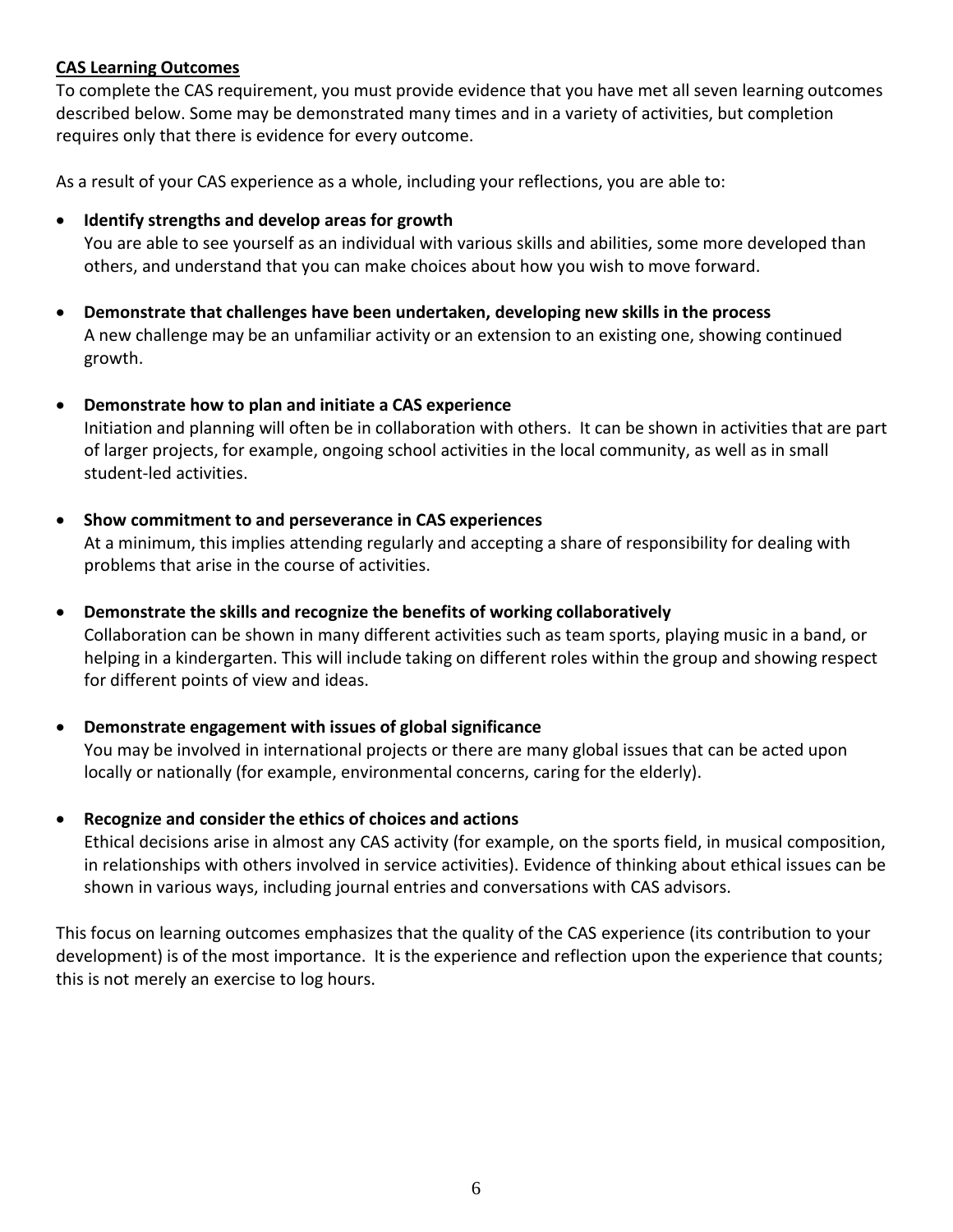Following is a list of activities and clubs at CTHS and how they apply to CAS. It is by no means complete. Activities outside of school are also highly encouraged.

Orchestra/Jazz/Band/Choir (Creativity)

World Awareness Week – KIVA (Creativity/Service)

Drama/Plays/Stage Craft (Creativity/Activity)

Poetry STOMP – Writing (Creativity)

Principal's Student Advisory Council (Creativity/Service)

Dance Team (inside and outside of CT) (Creativity/Activity)

Sports Teams (inside and outside of CT) (Creativity/Activity)

Edwards Foundation Large Animal Rescue (outside of school) (Creativity/Activity/Service)

Literary Magazine (Creativity/Activity/Service)

French and Spanish Clubs (Creativity/Activity/Service)

Habitat 4 Humanity (Outside of School) (Creativity/Activity/Service)

DECA/FBLA (Creativity/Service)

BSA (Creativity/Service)

Key Club (Creativity/Activity/Service)

Wish Week/Make-A-Wish Foundation (Creativity/Activity/Service)

Speech and Debate (Creativity/Service)

Model United Nations (Creativity/Service)

Tri-M Music Honor Society (Creativity/Service)

National Honor Society (Creativity/Service)

ADAMS Camp (Outside of School) (Creativity/Activity/Service)

Tutoring/Cougar Resource Center (Creativity/Service)

Recycling/Environmental Protection Club (Creativity/Activity/Service)